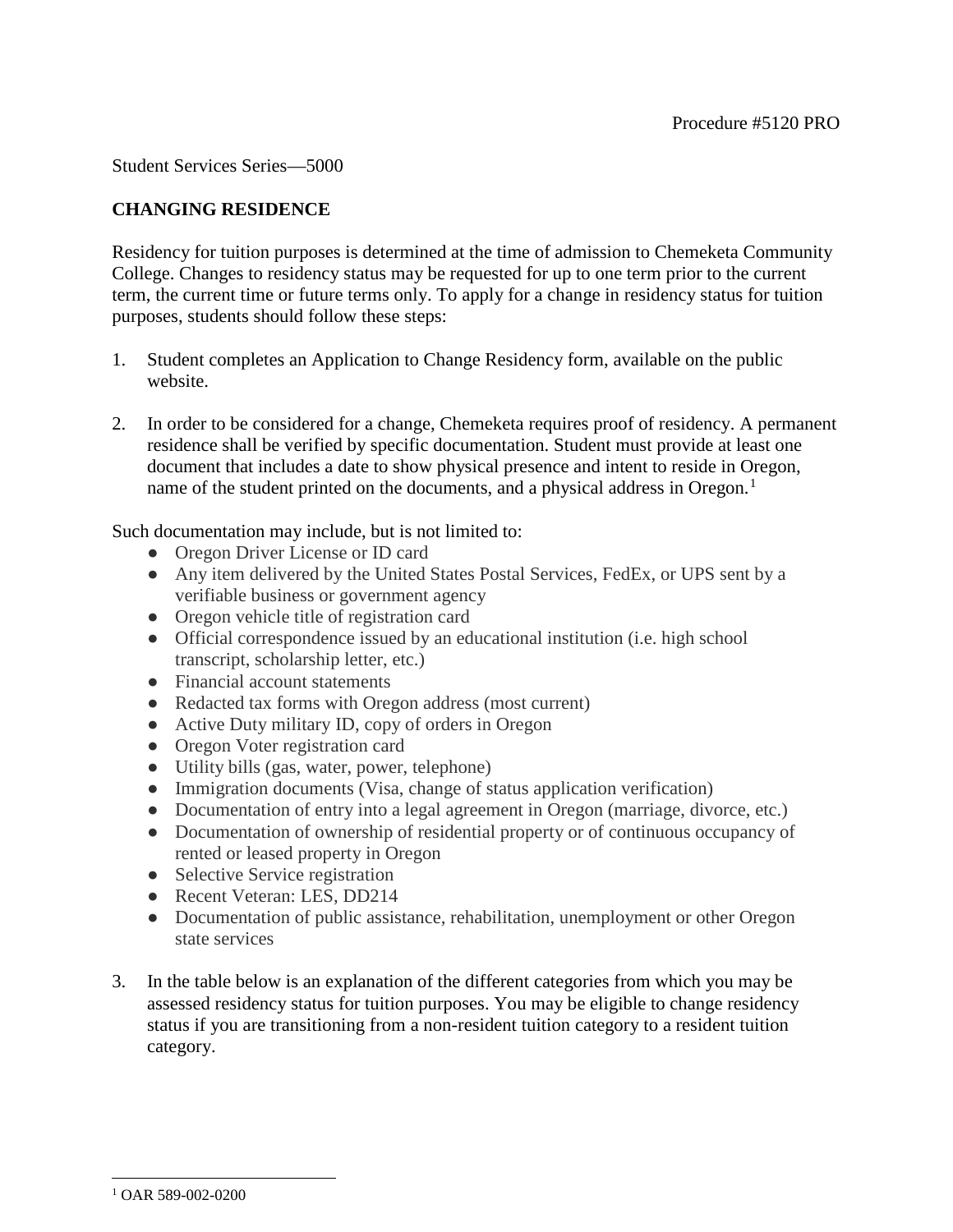## Student Services Series—5000

## **CHANGING RESIDENCE (continued)**

| <b>Residency Status</b>                                                 | <b>Description</b>                                                                                                                                                                | <b>Tuition</b>                       |
|-------------------------------------------------------------------------|-----------------------------------------------------------------------------------------------------------------------------------------------------------------------------------|--------------------------------------|
| <b>In-State Students</b>                                                | American citizens or<br>immigrants with a permanent<br>resident status in Oregon.<br>Students must establish<br>permanent residence for 90<br>days prior to beginning of<br>term. | <b>Resident Tuition</b>              |
| Students with specified Non-<br><b>Immigrant Visas</b>                  | Students holding one of the<br>following approved non-<br>immigrant visa (E, G, H, O, U,<br>V)                                                                                    | <b>Resident Tuition</b>              |
| <b>International Students</b>                                           | Students holding an I-20 from<br>Chemeketa or a student under<br>the following non-immigrant<br>visas $(B, F, J)$                                                                 | <b>International student Tuition</b> |
| <b>Out-of-State Students</b>                                            | Students residing in states<br>outside of Oregon                                                                                                                                  | <b>Out-of-State Tuition</b>          |
| <b>Domestic Distance Education</b><br><b>Students</b>                   | Students who reside in the<br>USA or US territories                                                                                                                               | <b>Resident Tuition</b>              |
| <b>International Distance</b><br><b>Education Students</b>              | International students                                                                                                                                                            | <b>International Student Tuition</b> |
| Choice Act Veterans <sup>*</sup>                                        | As defined by Section 702 of<br>the Veterans Access, Choice<br>and Accountability Act <sup>2</sup>                                                                                | <b>Resident Tuition</b>              |
| Native American and Alaskan<br>Native Oregon High School<br>Graduates** | As defined by Senate Bill 312 <sup>3</sup>                                                                                                                                        | <b>Resident Tuition</b>              |

\*If you are Choice Act Veteran you must contact the Chemeketa Veterans Services office first to determine your eligibility.

\*\*If you are non-Oregon Resident Native American or Alaskan Native and graduated from an Oregon High School you must contact Enrollment Services to update your residency.

 $\overline{a}$ 

<sup>&</sup>lt;sup>2</sup> The Veterans Access, Choice & Accountability Act of 2014—Pub.L.113–114. §701–707.

<span id="page-1-1"></span><span id="page-1-0"></span><sup>3</sup> Oregon Statutes 2019 SB 312.